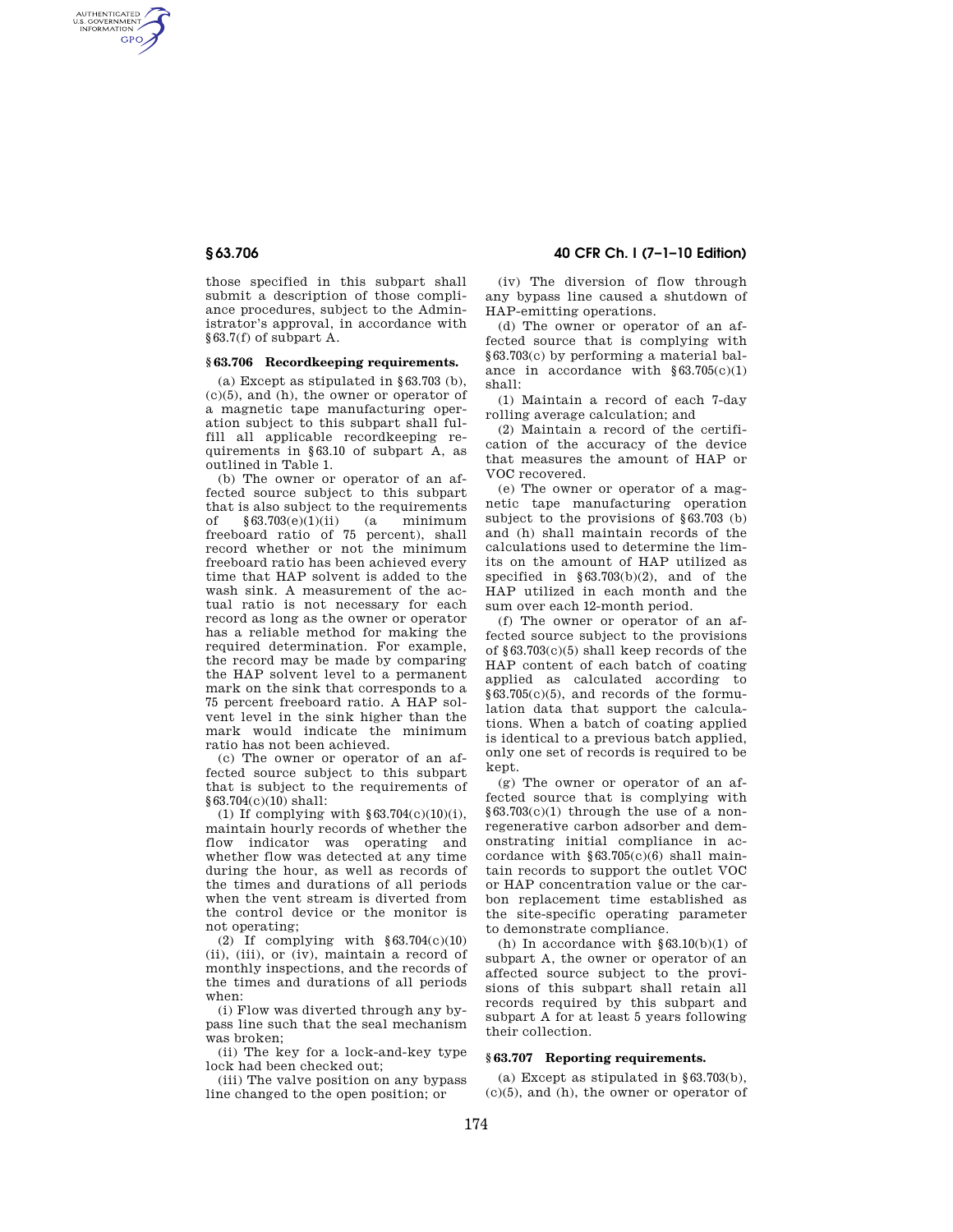## **Environmental Protection Agency § 63.707**

a magnetic tape manufacturing operation subject to this subpart shall fulfill all applicable reporting requirements in §63.7 through §63.10, as outlined in Table 1 to this subpart. These reports shall be submitted to the Administrator or delegated State.

(b) The owner or operator of an existing magnetic tape manufacturing operation subject to §63.703(b) and (h) shall include the values of the limits on the amount of HAP utilized as determined in  $§63.703(b)(2)$ , along with supporting calculations, in the initial notification report required by §63.9(b).

(c) The owner or operator of a new magnetic tape manufacturing operation subject to §63.703(h) shall include the values of the limits on the amount of HAP utilized as determined in §63.703(b)(2), along with supporting calculations, and the amount of HAP expected to be utilized during the first consecutive 12-month period of operation in the initial notification report required by §63.9(b).

(d) The owner or operator subject to §63.703(c) and following the compliance provisions of §63.705(c)(1) (material balance calculation) shall include with the notification of compliance status required by §63.9(h) the results of the initial material balance calculation.

(e) The owner or operator subject to §63.703(c)(5) and following the compliance provisions of  $§63.705(c)(5)$  (low-HAP coating) shall include with the notification of compliance status required by §63.9(h) the results of the initial low-HAP coating demonstration.

(f) The owner or operator subject to the provisions of  $\S 63.703(g)$  and demonstrating compliance in accordance with  $§63.705(h)(1)$  shall submit to the permitting authority with the notification of compliance status required by §63.9(h) the design specifications demonstrating that the control technique meets the required efficiency. For steam strippers, these specifications shall include at a minimum: feed rate, steam rate, number of theoretical trays, number of actual trays, feed composition, bottoms composition, overheads composition, and inlet feed temperature.

(g) The owner or operator of an affected source that is complying with  $§63.703(c)(1)$  through the use of a nonregenerative carbon adsorber and demonstrating initial compliance in accordance with  $§63.705(c)(6)$  shall submit to the permitting authority with the notification of compliance status required by §63.9(h) the design evaluation.

(h) The owner or operator of an affected source that is complying with §63.703(d) through the use of a baghouse or fabric filter and demonstrating initial compliance in accordance with  $\S 63.705(g)(2)$  shall submit to the permitting authority with the notification of compliance status required by §63.9(h) the engineering calculations that support the minimum ventilation rate needed to capture HAP particulates for delivery to the control device.

(i) Excess emissions and continuous monitoring system performance report and summary reports shall be submitted as required by §63.10(e).

(1) The owner or operator of an affected source subject to §63.704 shall include deviations of monitored values from the operating parameter values required by §63.704(c) in the reports. In the case of exceedances, the report must also contain a description and timing of the steps taken to address the cause of the exceedance.

(2) The owner or operator of an affected source subject to  $§63.703(c)(5)$ shall report the HAP content of each batch of coating applied as the monitored operating parameter value in the reports.

(3) The owner or operator of an affected source subject to  $§63.703(e)(1)(ii)$ and maintaining a minimum freeboard ratio of 75 percent shall report violations of the standard (freeboard ratio is less than 75 percent) in the reports.

(4) The owner or operator of an affected source subject to  $$63.704(c)(10)$  of this subpart shall include records of any time period and duration of time that flow was diverted from the control device, as well as the results of month-<br>ly inspections required by ly inspections required by §63.704(c)(10)(ii), (iii), and (iv) in the reports.

(5) The owner or operator of an affected source complying with §63.703(c) by performing a material balance calculation in accordance with<br> $$63.705(c)(1)$  shall report any  $§63.705(c)(1)$  shall report any